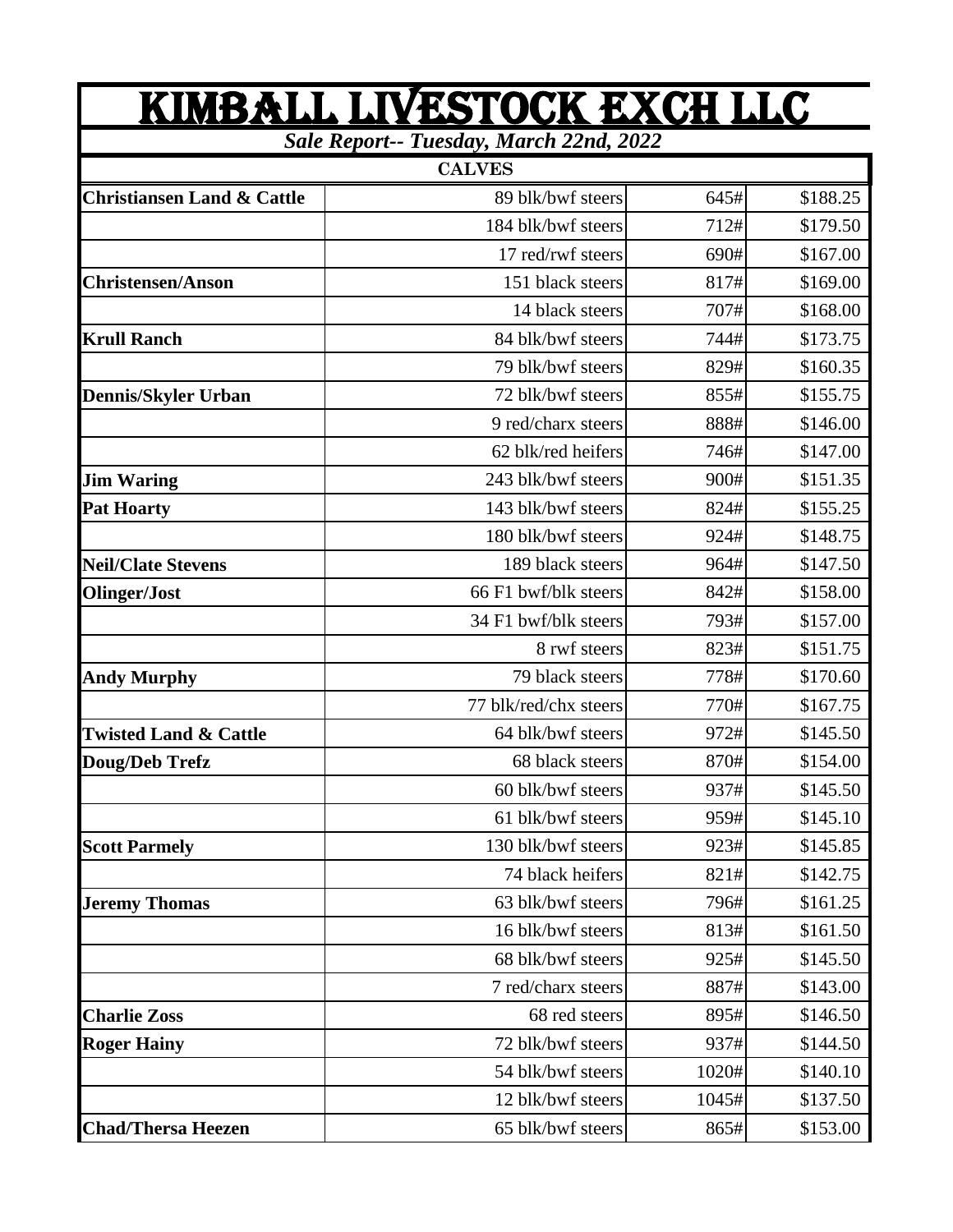|                              | 115 blk/bwf steers                     | 954#  | \$145.75   |
|------------------------------|----------------------------------------|-------|------------|
| <b>Phil Penner</b>           | 59 black steers                        | 934#  | \$146.00   |
| <b>Rick/Chance Tobin</b>     | 56 black BV heifers                    | 811#  | \$146.00   |
|                              | 11 black BV heifers                    | 747#  | \$147.75   |
|                              | 14 black heifers                       | 693#  | \$158.00   |
| <b>Doug/Mike Edwards</b>     | 43 blk/bwf BV heifers                  | 750#  | \$155.75   |
|                              | 14 black BV heifers                    | 636#  | \$164.50   |
| <b>Stewart Bros.</b>         | 69 blk/bwf heifers                     | 649#  | \$160.75   |
|                              | 17 blk/bwf heifers                     | 550#  | \$175.50   |
|                              | 11 black steers                        | 634#  | \$180.00   |
|                              | 8 black steers                         | 552#  | \$197.00   |
| <b>John Fenske</b>           | 68 blk/red steers                      | 731#  | \$173.10   |
|                              | 40 blk/red steers                      | 603#  | \$191.00   |
| <b>Smith Bros.</b>           | 27 blk/bwf heifers                     | 662#  | \$159.50   |
|                              | 28 blk/bwf heifers                     | 693#  | \$155.00   |
|                              | 10 rwf heifers                         | 703#  | \$146.00   |
|                              | 8 blk/bwf heifers                      | 527#  | \$179.00   |
| <b>Rod Geppert</b>           | 9 black heifers                        | 648#  | \$154.00   |
| <b>Greg Powell</b>           | 5 black steers                         | 603#  | \$187.00   |
| <b>Steve Chavez</b>          | 9 black steers                         | 520#  | \$205.00   |
|                              | 14 blk/red heifers                     | 525#  | \$166.00   |
| <b>Randy Mashek</b>          | 2 blk/bwf steers                       | 572#  | \$194.00   |
| <b>Arlen Meher</b>           | 4 red yrlng steers                     | 833#  | \$141.00   |
|                              | 7 red yrlng heifers                    | 755#  | \$140.00   |
|                              | Sale Report-- Friday, March 25th, 2022 |       |            |
|                              | <b>BRED HEIFERS</b>                    |       |            |
| <b>Konechne Ranch</b>        | 12 bbwf heifers due 4/1 x 25 days      | 1106# | \$1,700.00 |
|                              | 14 bbwf heifers due 4/1 x 25 days      | 1010# | \$1,635.00 |
| <b>Wormstadt Ranch</b>       | 13 black heifers due 4/10 x 60 days    | 1180# | \$1,660.00 |
| <b>Peter Thompson</b>        | 1 black heifer due 4/1                 | 1090# | \$1,600.00 |
|                              | <b>BRED COWS</b>                       |       |            |
| <b>Jamie Konechne Estate</b> | 20 bbwf 4 yo due $4/20 \times 60$ days | 1435# | \$1,710.00 |
|                              | 22 bbwf 4 yo due $4/20 \times 60$ days | 1486# | \$1,670.00 |
|                              | 13 bbwf 3 yo due 4/20 x 60 days        | 1261# | \$1,685.00 |
|                              | 8 bbwf 3 yo due 4/20 x 60 days         | 1104# | \$1,670.00 |
|                              | 24 rrwf 3-4 yo due 4/20 x 60 days      | 1275# | \$1,660.00 |
|                              | 19 rrwf 3-4 yo due 4/20 x 60 days      | 1247# | \$1,640.00 |